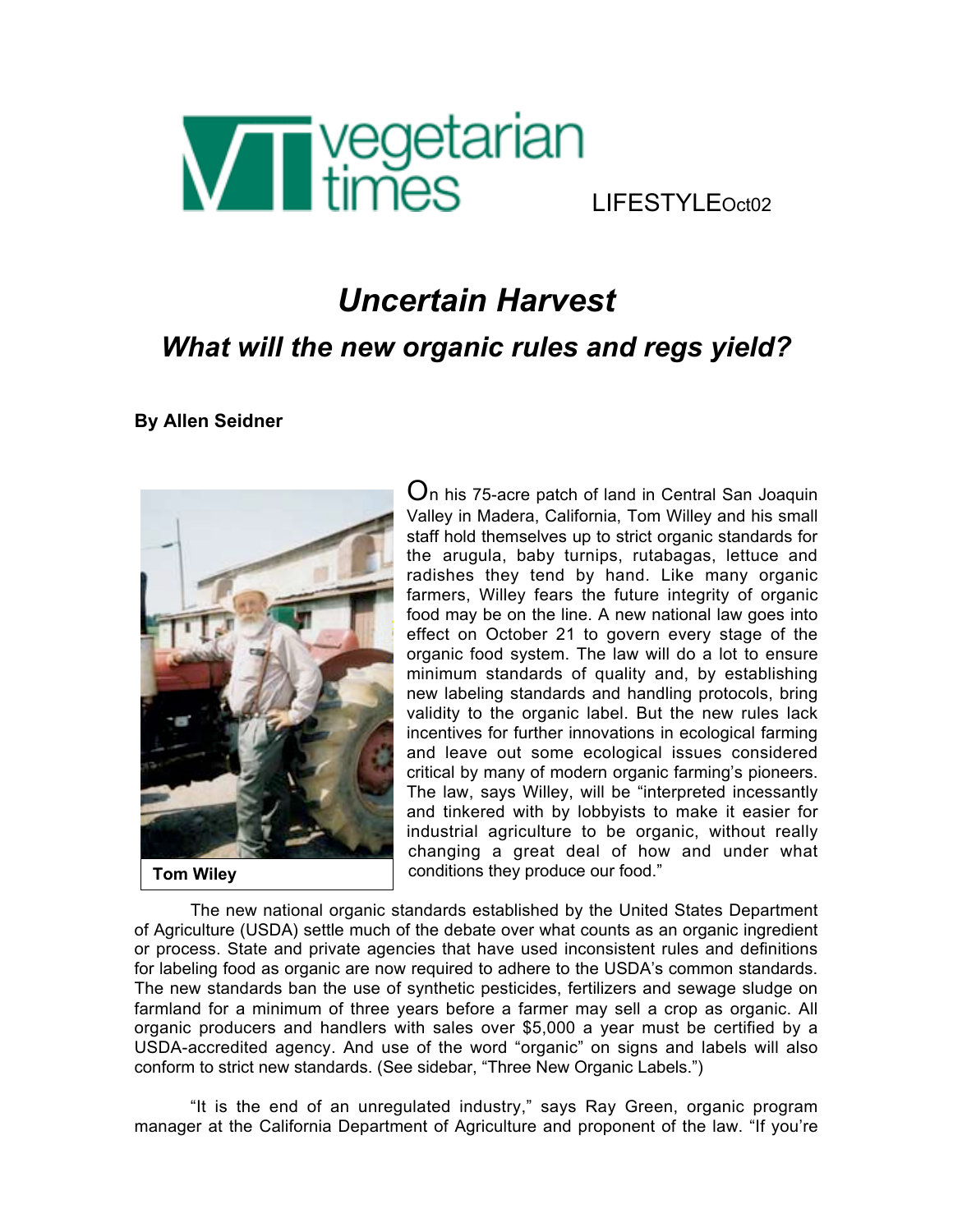not in full compliance with the national law on October 21, you are out of the organic business." The law was born in 1990 with passage by the United States Congress of the Organic Foods Production Act, which required the USDA to develop consistent national standards and a certification program for organic agricultural products. In writing the final rule, the agency was forced to strengthen a draft it proposed in 1997 in response to an onslaught of mostly critical public comments. Without a consistent national standard, there have been varying definitions among growers and certifiers about what constitutes organic. In some states and localities, the rules regarding organics were verbal. By standardizing and mandating certification of organic foods, unscrupulous farmers and marketers can no longer sell goods that don't meet the standards. The USDA's new rules will reshuffle the organic industry as it opens itself to producers, processors and retailers hungry for larger organic sales—and casts off some smaller, more vulnerable players.

### **Opting Out**

Some of organic farming's most successful practicing scholars are leaving the business, claiming the new rules are less exacting than their own high standards. These farmers



**Rick and Kristie Knoll**

believe the USDA caters too strongly to the interests of large, industrial agricultural companies. "The danger, and it's pretty inevitable," says Willey, "is having the USDA bureaucracy involved in creating and monitoring the regulations and having corporate interests in control." Top-of-the-line organic producers whose products reach a higher standard now can't claim to be better than a competitor.

Organic farmers are experiencing the irony of their own relative success. Those unhappy with the new rules are uneasy with the prospect of the cottage industry they helped create becoming an indistinguishable part of conventional agriculture. "The farm economy is broken," says Willey. "It just does not work to the benefit of producers at all, in any way, shape or form. And if you look at the

attrition rate of small, family-owned farms over the past century, it's just a plunging line. The bottom line is that Americans are just going to get out of agricultural production in this country."

It's not entirely clear who will bear the costs of implementing the new rules and procedures. Being certified organic means paying for inspections, plus a marketing tax on each shipped case of produce. Larger organic producers and processors have been certified by state or private agencies for years and are likely to experience little change or additional expense. The Farm Bill passed by Congress earlier this year authorizes the USDA to provide certification subsidies to smaller farmers and handlers. But those few hundred or thousand dollars can "become more cost-prohibitive for smaller farms," Willey says. "The cost of certification has increased significantly over the last 10 years."

Some who have farmed organically for decades are dropping the organic name in favor of new labels for their top-quality produce. "It's somewhat of a protest, but we see dropping the label as a market advantage," says Rick Knoll, whose Knoll Organic Farms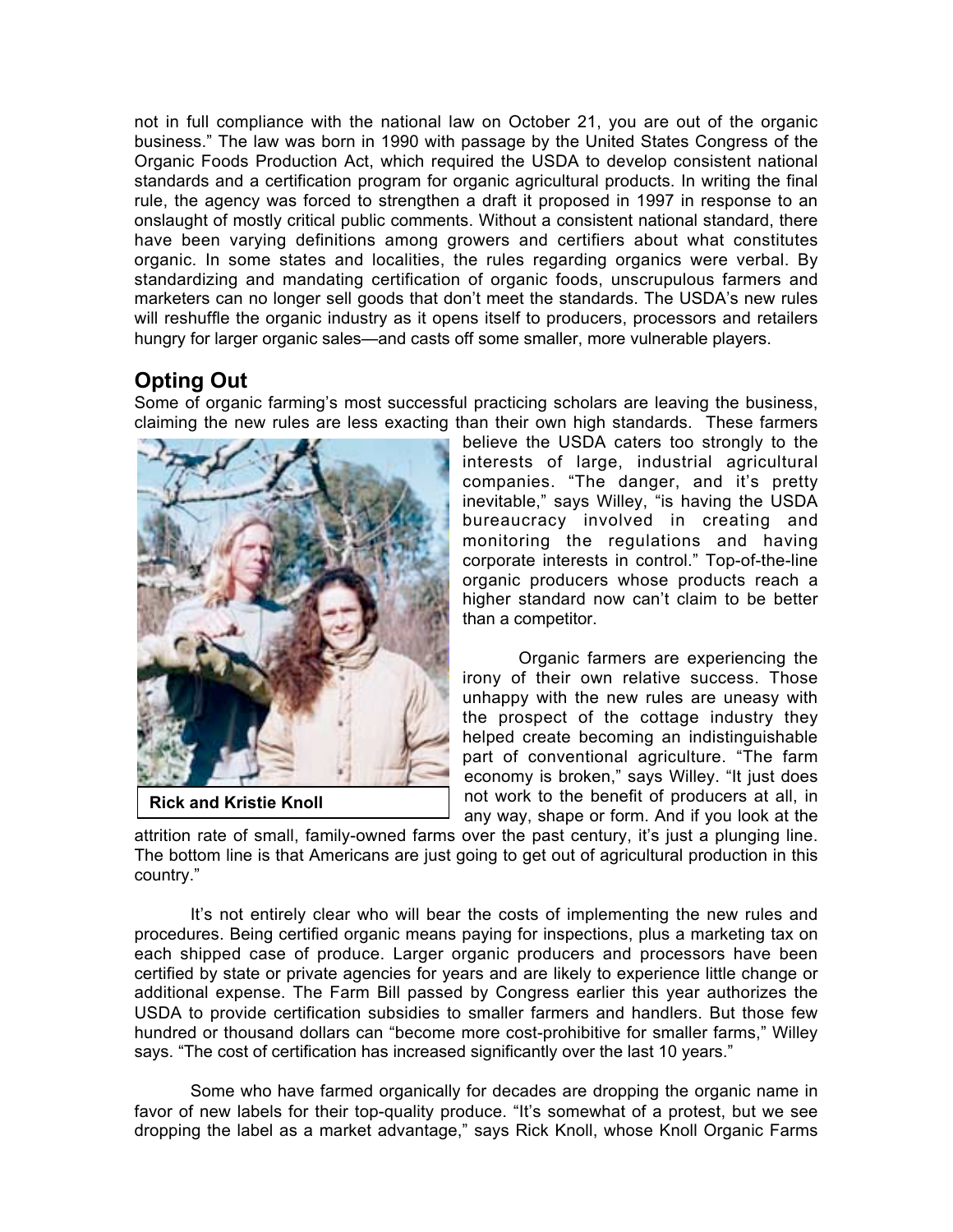in Brentwood, California, grows organic seasonal flowers, herbs and fruit. Knoll continues to use strict organic practices on his many varieties of figs, apricots and herbs, but he has not renewed the certification that would allow him to continue using the organic label. Compliance would cost him about a month's worth of his income. "A lot of people are really unhappy with the organics laws," Knoll says. "We didn't need rules. We're ecologists, and we're trying to grow really nutritious, healthful food. And if you try to do that, then the only important thing is increasing your soil diversity and its fertility. The law doesn't really address the ecology of farming, and it doesn't really give you a reason to become a sustainable farmer."

Of course, not all organic farmers are ready to start new labels. "I don't feel victimized because organic became successful," says John LaBoyteaux, who grows organic plums, beans, squash and hay on 20 acres in Redcrest, California. "I believe that



organics could feed the world. It's just a question of whether or not we need more farmers to do it." LaBoyteaux understands concerns that the new law will hurt some small organic farmers, but he unabashedly supports national standards. "We needed a uniform definition. We needed some way to deal with outrageous fraud. And we needed some way to provide some kind of assurance to distant markets," he says.

To many small producers, organic farming focuses much more on the sustainability of the soil and health of the

ecosystem than on the minutiae of acceptable and prohibited sprays. To farmers, sustainability means producing food with an emphasis on the health of the soil, biological diversity and healthful pest-management techniques through the use of ground-cover crops, crop rotation and beneficial bugs. But small organic farmers fear that industrial producers entering the organic market may ignore sustainability issues and implement conventional practices that favor high short-term yields over the long-term health of the soil, workers and communities. Those practices could result in further price pressure on smaller farmers, which may drive up their prices for consumers.

#### **Why Buy Organic?**

Locally grown produce—which is fresher for having traveled shorter distances and can be picked at its naturally ripest stage—retains more nutritional value than produce shipped across the continent, or from another country. Buying from stores that support nearby growers and from farmers' markets supports sustainable community efforts as well. "From a sustainability perspective, I probably have no business shipping food from here to the East Coast," Willey says. "None of us do. We used to sell all of our product on the West Coast until the competition got to be so fierce that we had to seek out more distant markets just to keep the economics of our business from coming apart. So now we find ourselves in a position where we're shipping a significant amount of product long distances, but it's disquieting to us in many ways."